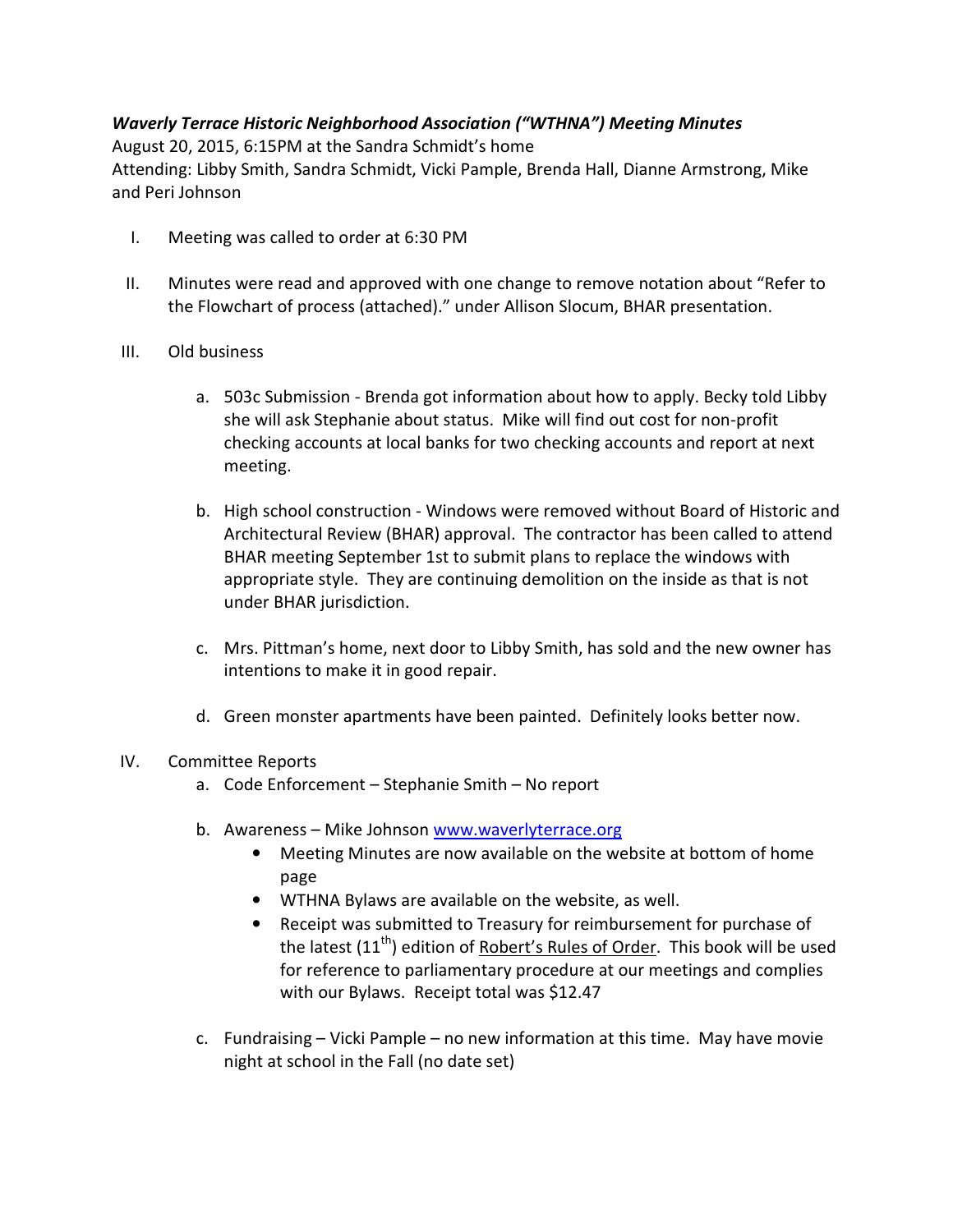- d. Improvement Brenda Hall Flower beds need cleanup and fertilizing. Bed on  $10^{th}$  will work this fall, probably needs ground cloth. We may get an estimate from Herman to do the work. This weekend Brenda, Sandra and Libby will do some maintenance on the Hamilton Rd bed.
- e. Treasurer Becky Antrobius emailed report of no change for last three months.



#### V. New Business

- a. Copies of Bylaws were distributed to the group.
- b. Rezoning status Libby sent email Kevin Herrit for status of second letter to be sent to residents. Betty Middleton told Brenda that  $2^{nd}$  letter should be coming out within a month.
- c. Dianne Cats report Pest Control service TrueTek can catch them but they do euthanize them. Dianne has about 10 feral cats in her yard. One had a litter and three dead kittens were found. Vicki P suggested the City "TRN Program" Trap Neuter and Release program – get voucher from the city and take cat to any vet; they will neuter and give 3 year shots, then you can release the cat.
- d. Sandra reported to City about trees to city low hanging limbs and creepers running into our yards. Still waiting on action to be taken.
- VI. Next Meeting Thursday, 9/17/2015, 6:15PM, Early College Academy, 2701 11<sup>th</sup> Avenue
- VII. Meeting adjourned at 7:35PM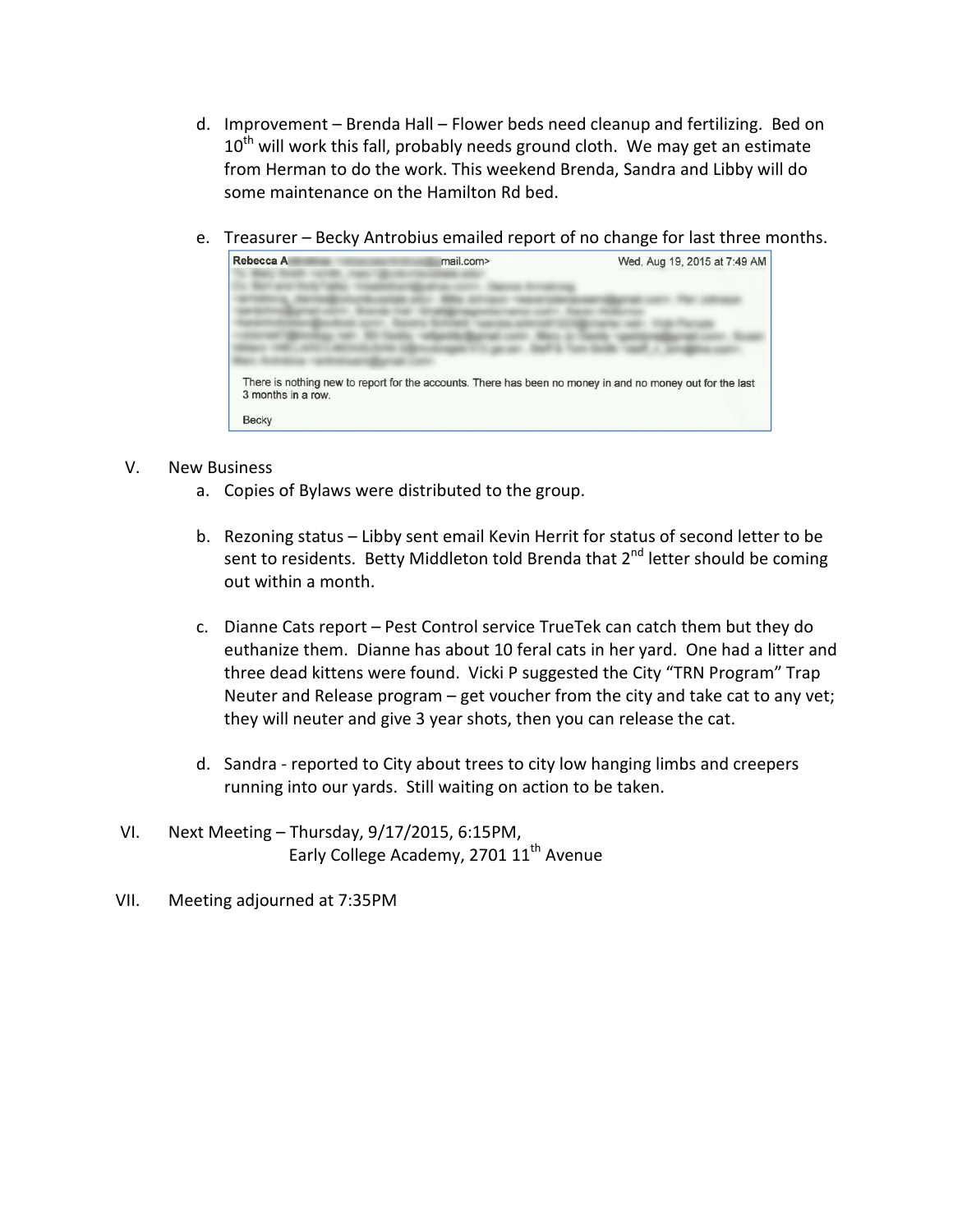---------------------------------- Last Meeting Minutes --------------------------------------

### Waverly Terrace Neighborhood Association Meeting Minutes

7/23/2015, 7:00 P. M. at the Early College Academy School

Attending: Allison Slocum, Starla Mandeville, Tom and Stephanie Smith, Libby Smith, Brenda Hall, Dianne Armstrong, Karen Holloman, Bert & Holly Talley, Mike and Peri Johnson, Rebecca Antrobius, Bill Gaddy, Vicki Pample, Sandra Schmidt, Susan Pollard

- I. Meeting was called to order at 7:08PM
- II. Minutes were read and approved with no changes. (Attached)
- III. Old business at the green monster this morning, three men were walking around it taking measurements. Also around the apartments behind the house
- IV. Committee Reports
	- a. Code Enforcement Stephanie Smith Code office is terribly behind schedule. Green monster is being worked on without permits. Police are involved about activity there, but not sharing information at this time. Two houses on  $10<sup>th</sup>$  and  $29<sup>th</sup>$  are falling apart with vines growing out of the windows.
	- b. Awareness Mike Johnson www.waverlyterrace.org Stephanie suggested Marketing to realtors. Send a Form letter of introduction and Tour of homes. When a home comes available for sale, send notification to the realtor. Stephanie will provide a list of relators to Mike. Mike may need to add a "Realtor" page to WT website.
	- c. Fundraising Vicki Pample Nothing scheduled at this time. Possibly have a Yard Sale at people's homes rather the school. She reminded us to start saving items now for the sale. No data was set at this time.
	- d. Improvement Brenda Hall. No report
	- e. Treasurer Rebecca Antrobius Same as last month, no change. No money in and no money out. We do have to have receipts for any reimbursements. Rebecca is contact for payments; she must show recepts for any income or outgo to comply with non-profit rules.